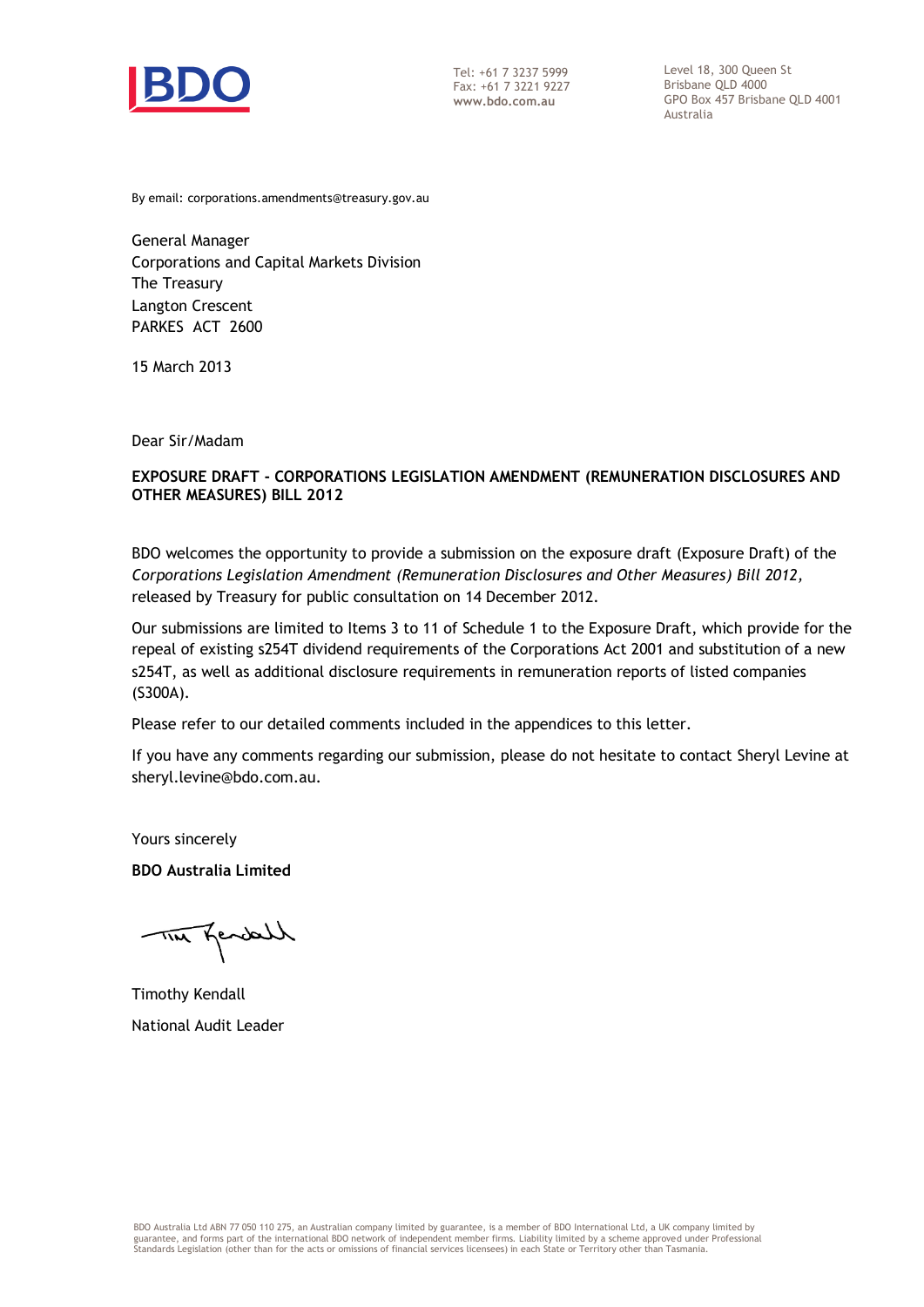

### **APPENDIX A**

# **DIVIDENDS**

While some of the issues raised in Discussion Paper *Discussion Paper – Proposed Amendments to the Corporations Act* (the Discussion Paper) with regard to dividends and s254T have been addressed in the Exposure Draft, there are a number of areas which we believe, have either not been addressed, or the proposed drafting in the Exposure Draft requires improvement to make it functional in practice. These include:

- Authorisation of dividend payments out of funds that not do comprise profit
- Timing of application of Accounting Standards
- Financial reporting test 'look back' test.

### **Authorisation of dividend payments out of funds that not do comprise profit**

While the proposed new s254T addresses some deficiencies of the existing s254T, such as addressing payment, as well as declaration of dividends, it retains a notable deficiency of the existing s254T. That deficiency is that both the existing version of s254T and the proposed new version of s254T fail to adequately authorise the payment of dividends out of funds that do not comprise profits. This same deficiency, in the existing form of s254T, was addressed in our submissions (Previous Submissions) to Treasury of 27 January 2012 in respect of the *Discussion Paper – Proposed Amendments to the Corporations Act* (the Discussion Paper), released by Treasury for public consultation on 28 November 2011. For your convenience we have reproduced the relevant portion of our Previous Submissions:

# *No explicit identification of funds from which a company is authorised to pay dividends*

*The replacement of the then existing s254T by the Corporations Amendment (Corporate Reporting Reform) Act 2010 was presented as a solution to problems arising in the application of the previous s254T, which provided:*

*"A dividend may only be paid out of profits of the [company](http://www.austlii.edu.au/au/legis/cth/num_act/ca2001172/s9.html#company)."* 

*In particular, it was suggested that the new s254T overcame the problem of identifying what were profits of the company, for that purpose. It might be noted that the previous iteration of s245T both identified the authorised source of the funding of dividends (profits) and limited the source of dividends to that same source of funds. Arguably the current s254T introduced its own problems in respect of the identification of funds available for payment of a dividend.* 

*Current s254T is formulated as a prohibition, rather than an authorisation. While it prescribes the conditions which must be present after the payment of a dividend, it is, in fact, silent on the question of the funds from which such dividend may be paid. There is a real risk that a court called upon to interpret existing s254T, particularly in light of the long history, under company law, of the differential treatment of dividends, paid out of profit, on the one hand, and return of capital to shareholders, on the other, would interpret s254T as still requiring that*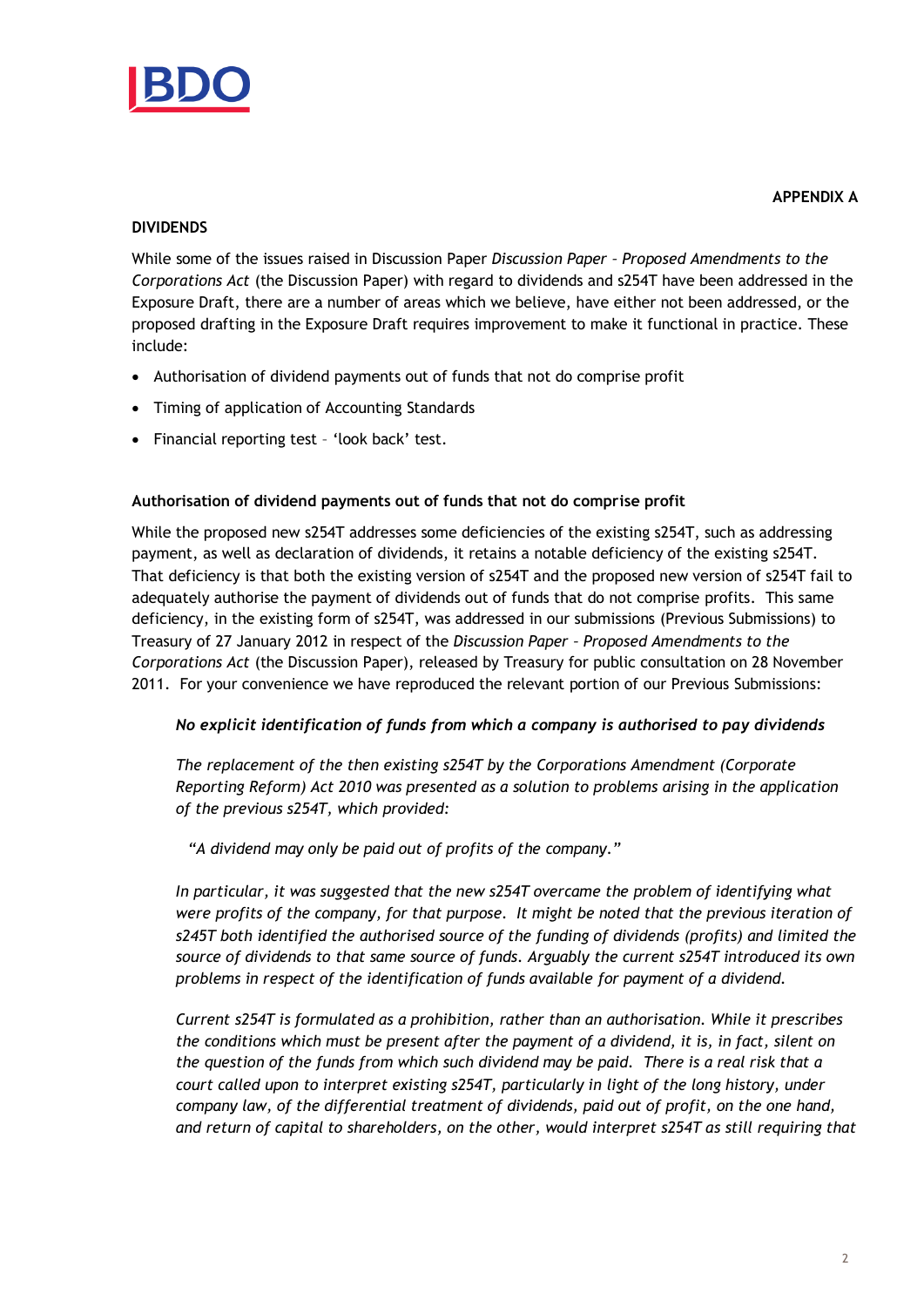

*dividends be paid out of profit. This risk is exacerbated by the separate and different requirements, under Chapter 2J, for the return of capital by a company to its shareholders.*

*Regardless of the approach adopted otherwise, if it was indeed intended that the section authorise payment of dividends out of share capital this should be explicitly authorised in the provisions of the section. This might be accomplished with a provision such as the following:*

*"Subject to the following subsections, a company may pay dividends from any funds available to it, including share capital."*

*In addition, it might be prudent to provide statutory confirmation that the separate requirements for return of capital to shareholders, in Chapter 2J, need not be followed, in respect of a dividend, to the extent that it is paid out of share capital.*

*There would also be an argument that such amendments should be retrospective in application to the time of the 2010 amendments to s254T in order to address payments of "dividends" out of share capital that have been made as a consequence of such changes and the representations made in respect of such changes in the accompanying Explanatory Memorandum.*

*The concerns that we have voiced about the funds available for payment of a dividend are not unique. In this regard we refer to draft Taxation Ruling TR 2011/D8 and the joint opinion of A H Slater and J O Hmelnitsky made public by the Australian Taxation Office (ATO) in the context of the release of such draft ruling.*

We note that draft Taxation Ruling TR 2011/D8 has now been released by the ATO in final form as TR 2012/5. The final form of the ruling maintains the position that s254T only authorises payment of dividends out of profits and is linked to the joint opinion of A H Slater and J O Hmelnitsky, which expresses a similar view. While those views are expressed in relation to the current form of s254T, there is no reason to conclude that different views would be formed in interpreting the proposed new form of s254T.

#### **Timing of application of Accounting Standards**

The references to "at a particular time" in proposed s254T(4) and "the time" and "that time" in proposed s254T(4)(a) is confusing and we recommend that these be redrafted to clarify what is meant by these terms.

The proposed wording of s254T(4) refers to "at a particular time" in the introduction.

Proposed wording of s254T(4)(a) refers to "…for the financial year during which the time occurs…" and also "…accounting standards in force at that time…".

In our view, proposed s254T(1) and (2) are clear that the timing for the assets test is "immediately before" the dividend is declared or paid. Therefore, proposed s254T(4) could merely say "The assets and liabilities of a company are to be calculated for the purpose of this section in accordance with:".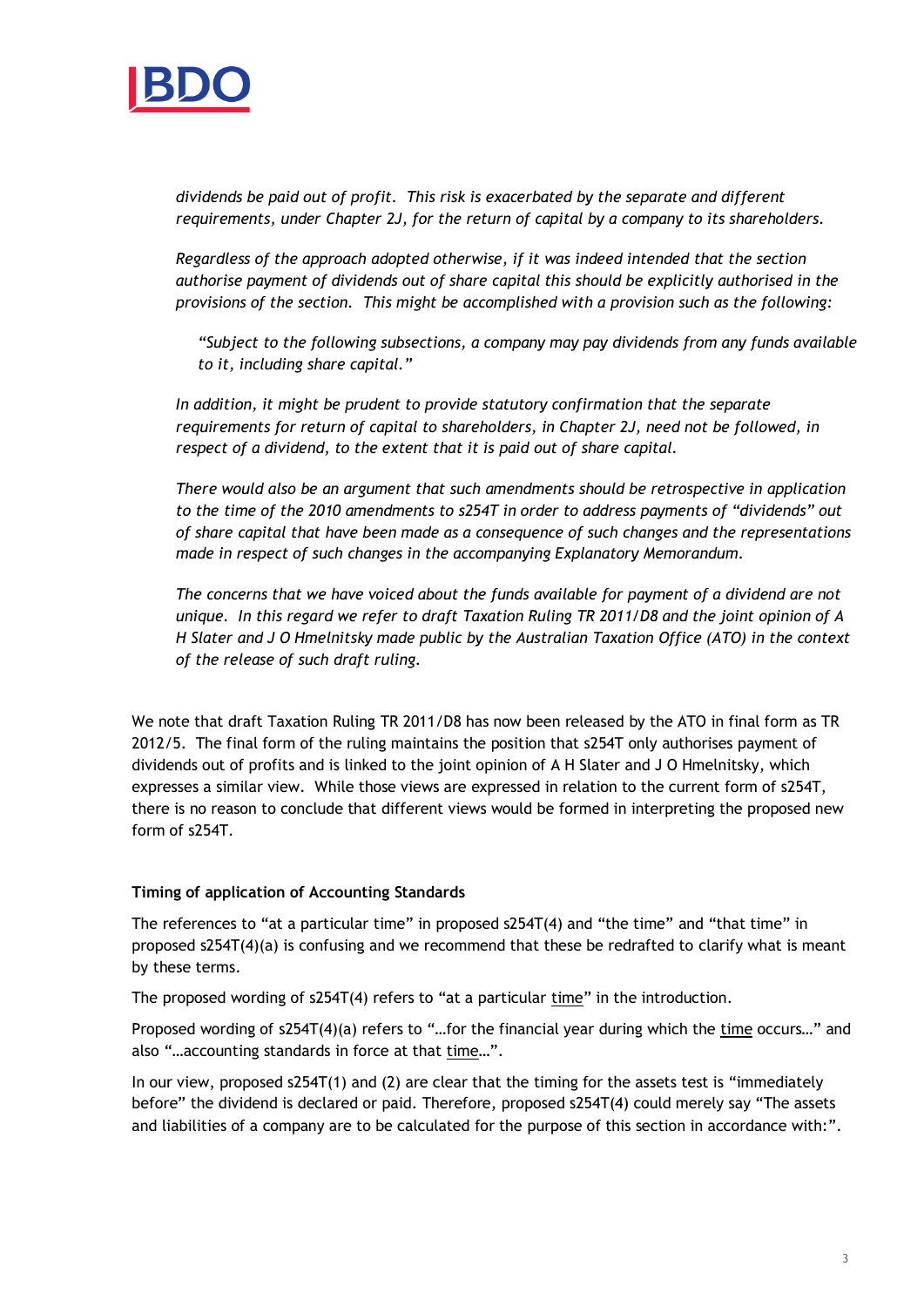

We also recommend that proposed s254T(4)(a) be reworded as follows:

"if the company is required to prepare a financial report that complies with one or more accounting standards for the financial year during which a dividend is declared or paid under this section – accounting standards in force at the time that a dividend is declared or paid under this section…"

# **Financial reporting test – 'look back' test**

The determination of whether a company is required to prepare a financial report is made at the end of a financial year under the s45A large/small test. S45A is a 'look back' test because it is based on revenues for the financial year and gross assets at the end of the financial year.

The proposed s254T(1) and (2) tests must be applied immediately before the dividend is declared or paid, which could occur during the financial year. However, proposed s254T(4)(a) requires application of accounting standards to the assets test only if the company is required to prepare a financial report for the financial year during which the dividend is declared/paid. As the determination under s45A of whether a financial report is required will only be made at the end of the financial year, there appears to be a disconnect between the timing in s45A and s254T(4)(a).

This disconnect could result in some companies declaring/paying dividends based on the assets determined using their financial records under the proposed s254T(4)(b) rather than subsection 4(a) in the following circumstances:

- The dividend is declared/paid in the first year that a company trades because the s45A assessment will only be performed at the end of that year (even though such company might be on track to be large by the end of the financial year during which the dividend is declared/paid); and
- The company is a small proprietary company in the financial year before the dividend is declared or paid but may be on track to change to a large proprietary company by the end of the financial year during which the dividend is declared/paid.

Whilst the wording of proposed s254T(4)(a) is clear that the accounting standards to be applied are those in force at the time of declaring/paying the dividend, we recommend that the wording needs to also make clear whether the determination of whether a financial report is required must be made based on the prior financial year, or at the time of declaring/paying the dividend. If the latter was intended we foresee problems because of lack of guidance as to how to apply s45A for a financial year of less than 12 months.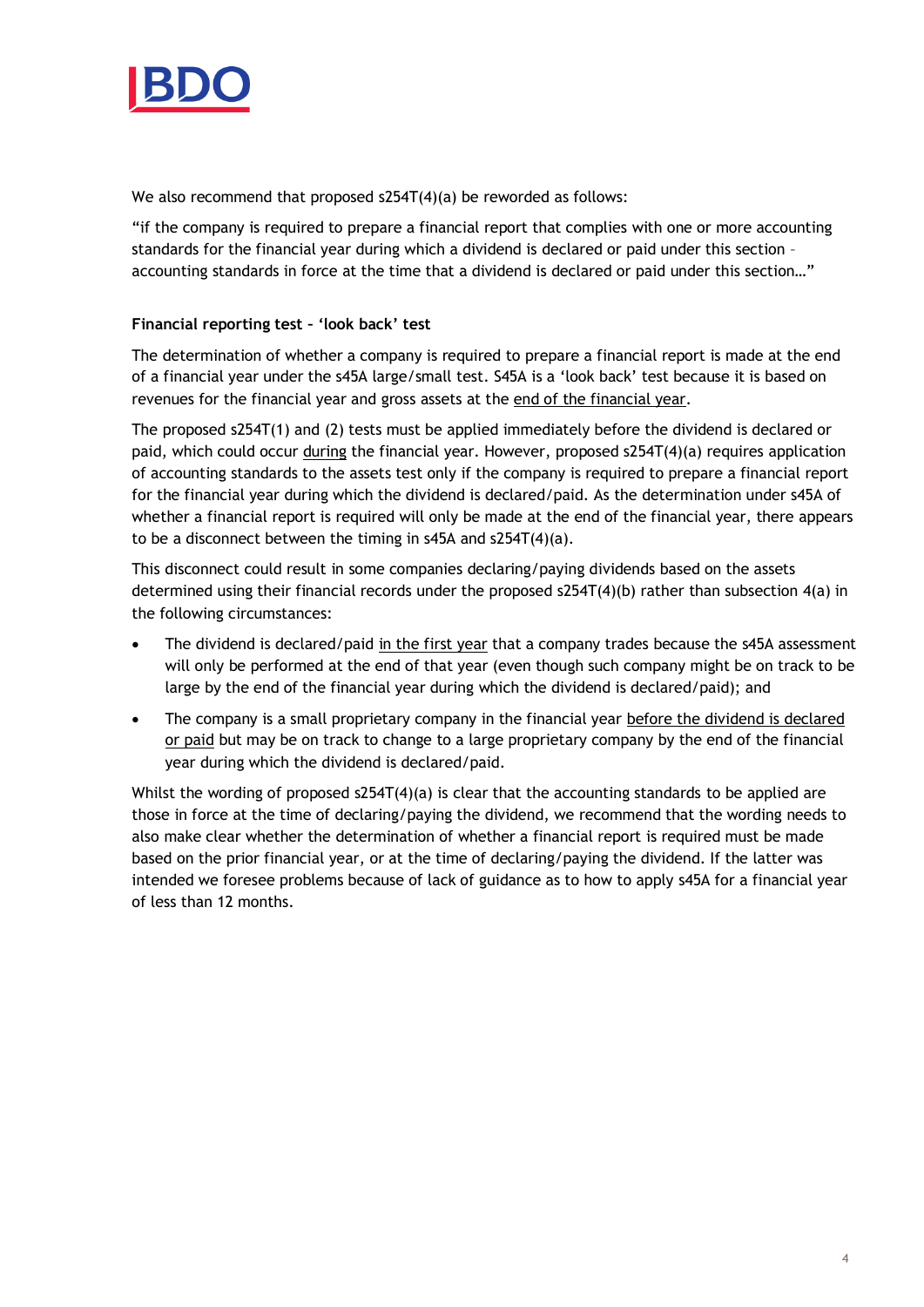

#### **APPENDIX B**

### **REMUNERATION REPORTS**

We have identified several areas in the proposed drafting that require consideration in any final legislation. These include:

- Remuneration governance framework
- Scope of s300A
- Non accounting standard information
- Remuneration outcomes.

These are discussed in more detail below.

#### **Remuneration governance framework**

We have identified two issues relating to the corporate governance framework that require attention.

Firstly, proposed s300A(1)(aa)(i) refers to "remuneration governance framework" which does not appear to be defined anywhere, even though it is displayed in bold italic font. We recommend that this term be defined in section 9. We note that the Explanatory Memorandum, paragraph 2.13 identifies possible disclosures that could be included in the description of the remuneration governance framework but no further guidance or definition is included in the proposals.

Secondly, we note that section 308(3C) requires that the remuneration report be audited. Class Order 98/2395 does not permit the transfer of any s300A information out of the directors' report. Also, s300A(1A) says that the material referred to in s300A(1) must be included in the directors' report under a heading "Remuneration Report". It is therefore appears inconsistent to permit the information proposed about the remuneration governance framework (proposed section 300A(1)(aa)(i)) to be included elsewhere (i.e. the financial report or another unaudited section of the directors' report – proposed s300A(1)(aa)(ii)).

#### **Scope of S300A**

All companies that are disclosing entities are currently required to prepare a remuneration report under s300A(2), irrespective of whether they are listed or unlisted.

Proposed amendments to s300A(2) mean that in future remuneration reports will only be required for listed companies.

Given s111AE and the automatic inclusion of listed entities as "disclosing entities", the proposed wording for s300A(2) could be more easily understood as follows: "This section applies to listed companies" which is consistent with the bold heading "Annual directors' report - specific information to be provided by listed companies" that precedes s300A.